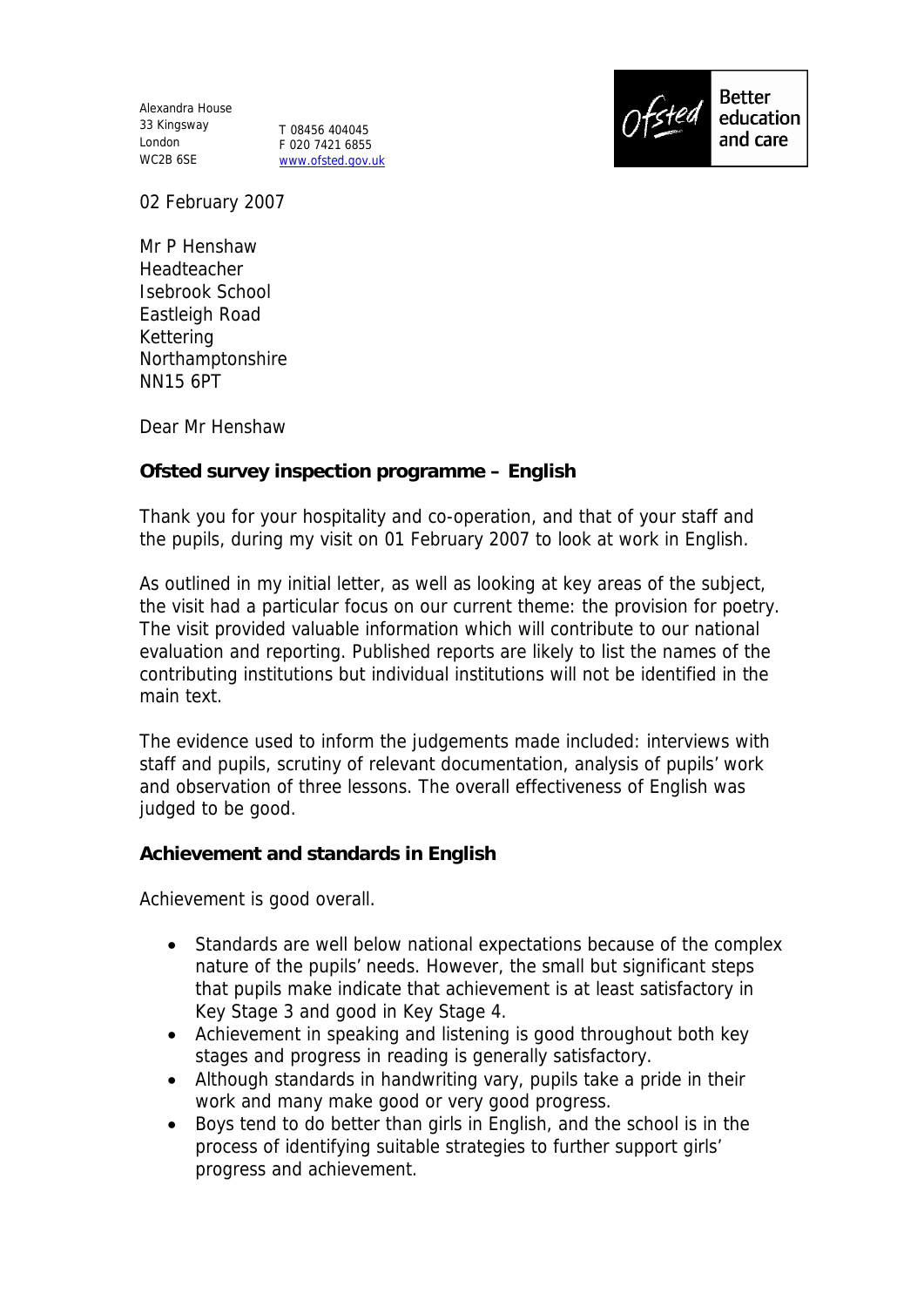## **Quality of teaching and learning in English**

The quality of teaching and learning is good overall.

- Teaching seen during the inspection was very good. Lessons are well planned and structured to meet the complex individual needs of the pupils. Teachers give very clear explanations, use questioning techniques well to check and reinforce learning and maintain a brisk pace. As a result, pupils are keen to learn and make good progress during English lessons.
- Suitable assessment systems are in the process of being established to ensure that more accurate data is used to inform planning and to track pupil progress. However, although satisfactory systems of teacher assessment and annual review are well established, it is too soon to judge the impact of the new system.
- The marking of pupils' work varies and the quality is inconsistent. At best it links well to learning objectives, is evaluative and provides clear guidance on how to improve. However, in many instances it is insufficiently analytical, difficult for pupils to understand and lacks detail.

**Quality of curriculum in English**

The quality of the curriculum is good.

- The English curriculum is well planned to ensure that the varying needs of the pupils are met. There is a good balance between reading, writing, speaking and listening and there is a suitable emphasis placed on differentiation which puts the needs of the pupils at the centre of curriculum development.
- There are well planned English links to other areas of the curriculum, such as in history and design technology, and very good use is made of information and communication technology to support the English curriculum. Enrichment activities such as theatre visits have a positive impact on pupils' attitudes towards English.
- There is a good balance between literature and language. The use of carefully selected texts, which are relevant to the needs of the pupils, helps to ensure high levels of pupil interest in literature.

**Leadership and management of English**

The quality of leadership and management is good overall.

• The role of curriculum leaders has been clarified following the last inspection and this has had a positive impact on the provision for English.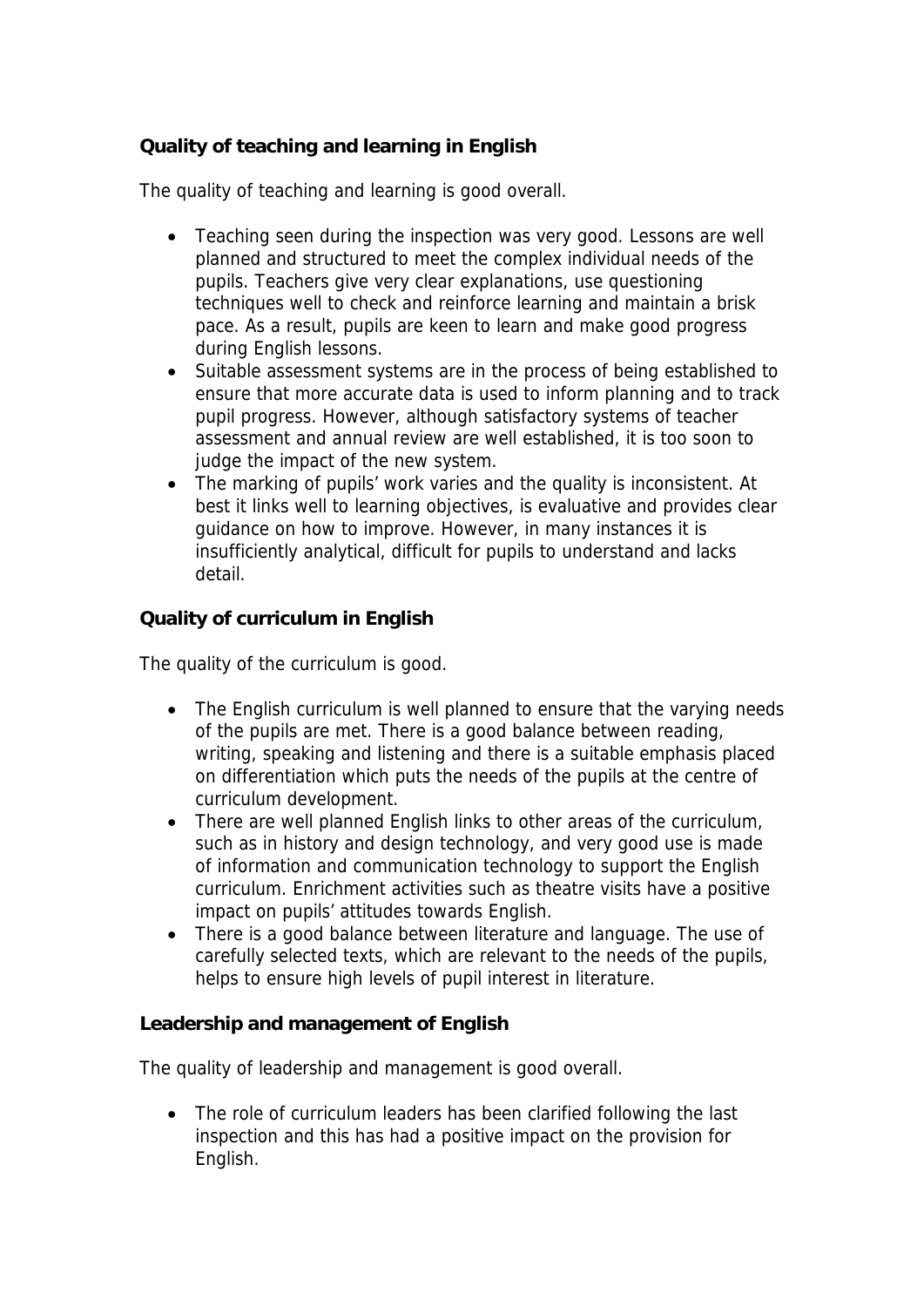- With the very good support of yourself and your deputy headteacher, the English co-ordinators are developing clear and cohesive strategies for improving the quality of teaching and learning in English. There is a collaborative approach towards reviewing and developing the provision for English and this is well supported by governors.
- Action plans for each key stage complement each other well. However it is not made sufficiently clear how monitoring and assessment data informs improvement priorities. Also some of the success criteria lack clarity regarding how the impact of the actions is measured against the outcomes for pupils.
- Resources are well organised and helping to raise standards, although some sets of class texts are in need of up-dating.

## **Provision for poetry**

The provision for poetry is good.

- Poetry is well planned and frequently features in English schemes of work as well as in other areas of the curriculum.
- Pupils demonstrate an enthusiasm for poetry, which is shared by many teachers. They are familiar with a number of poets and poems and many write insightful poetry, for example on loneliness inspired by a study of 'The Listeners'. Many pupils demonstrate in their poems a deeper appreciation of the power of words than is evident in their prose writing.

## **Inclusion**

Inclusion is very good.

• The school is clearly highly committed to ensuring that all pupils' needs are accurately identified and met. Staff know each pupil well and provide sensitive and caring support for the wide range of physical, emotional and educational needs. In this they are well resourced and a particular strength is the small class sizes and well differentiated teaching.

**Areas for improvement, which we discussed, included:**

- improving action plans in English to ensure that they are informed by monitoring and assessment data and have clear and measurable success criteria
- improving the quality and consistency of the marking of pupils work
- replacing any outdated texts.